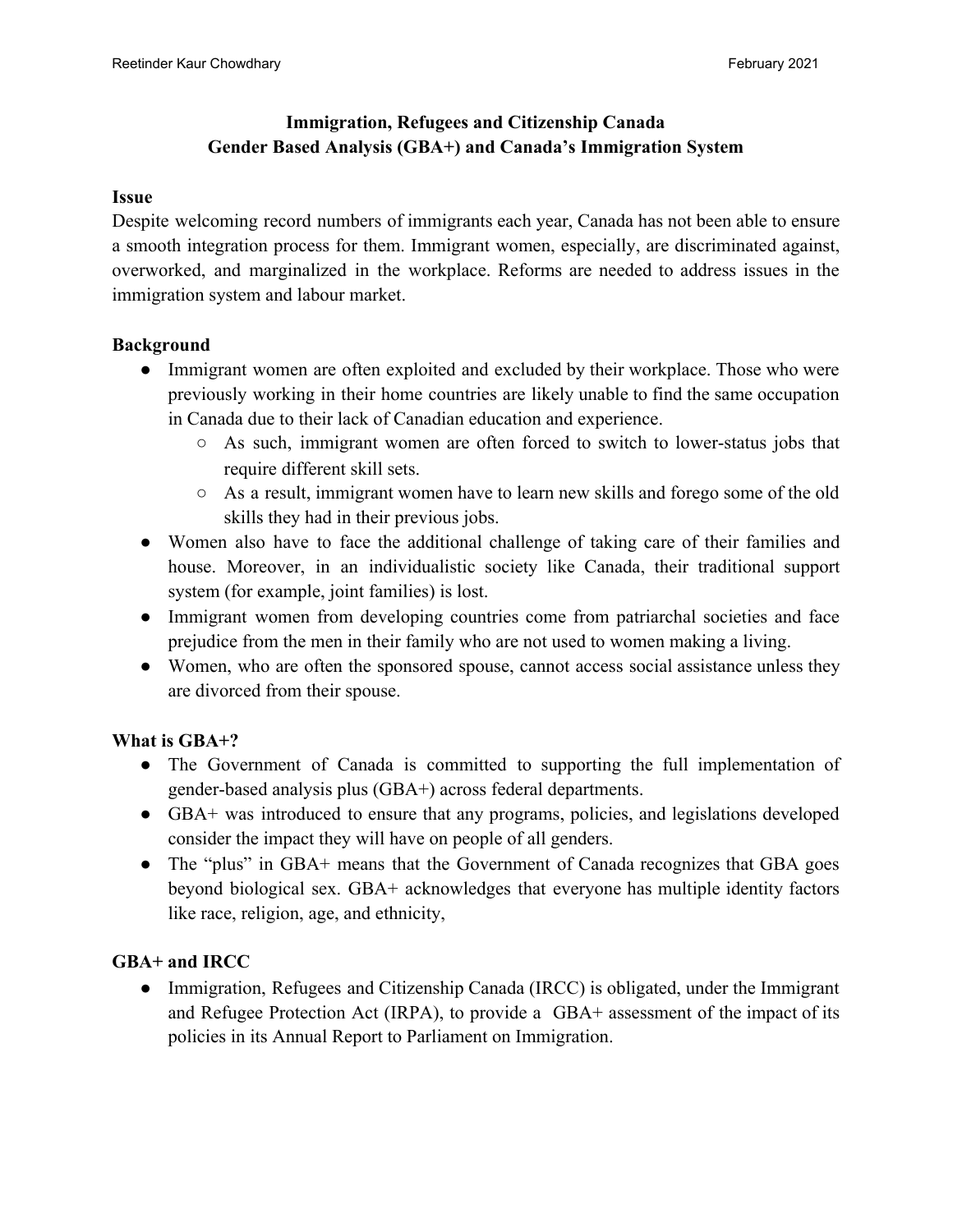- It has introduced some new policies recently such as the Caregivers: Home Child Care Provider Pilot and Home Support Worker Pilot, Rainbow Refugees Assistance Partnership, and Visible Minority Newcomer Women (VMNW) Pilot.
- These policies have been developed according to GBA+ but it is too soon to comment on their impact. Furthermore, it remains unclear how the COVID-19 pandemic has affected the funding for these projects.

### **Key Considerations**

*Economic Implications:* Canada's immigration policy prioritizes high skilled workers who are fluent in the official languages and who can add economic stability to the country. The government must strike a balance between economic and family immigration streams.

*Stakeholders:* The concerned stakeholders and their priorities should be met and are listed below.

- a. Government of Canada- Ensuring economic and social prosperity for Canadians and permanent residents (who are future citizens).
- b. Immigrant women- Equitable access to a labour market where they are not forced to work long hours for lower pay and are not marginalized.
- c. Immigrant advocacy groups- Ensuring that immigrants do not feel excluded and discriminated against.
- d. Future employers and the labour market- Access to human capital (workers and skills) who have the knowledge of and can integrate into Canadian society. Hence their emphasis on 'Canadian work experience'.

*Employment Equity Act*: This act encourages employers to ensure that their workplace represents Canada by removing barriers to entry for four historically marginalized groups - women, people with disabilities, Aboriginal peoples, and visible minorities.

#### **Recommendations**

Apart from the newer GBA+ based government projects, the government can take the following steps to ensure a more equitable immigration experience for women.

- Government Outreach and Program Evaluation-
	- Direct consultations with immigrant women to better understand the challenges and problems they face in Canada should be held. Immigrant women's groups and non -governmental organizations catering to this sector should also be consulted.
	- A regular and consistent program evaluation of GBA+ projects and policies and their effectiveness should be carried out to help the government plan its next steps.
	- Public engagement mechanisms should be designed where the women's concerns and opinions are heard and considered.